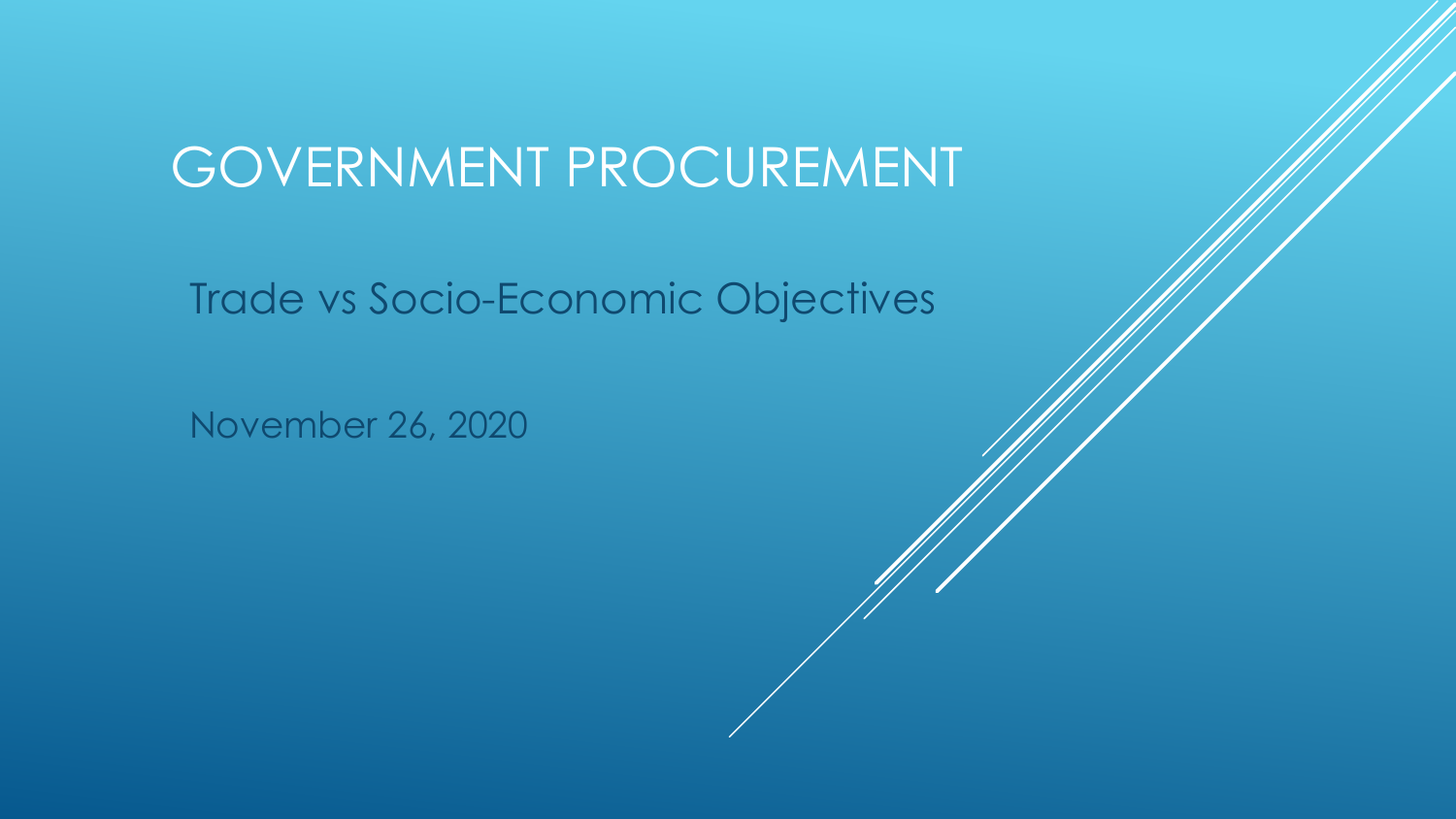What is Government Procurement in Trade Agreements?

- **Procurement of goods, services and construction services for** governmental purposes **not** procured with a view to commercial sale or resale
- **Procurement by any contractual means, including purchase, lease,** or rental with or without option to buy
- **Procurement does not include a number of government contracts,** such as public-employment contracts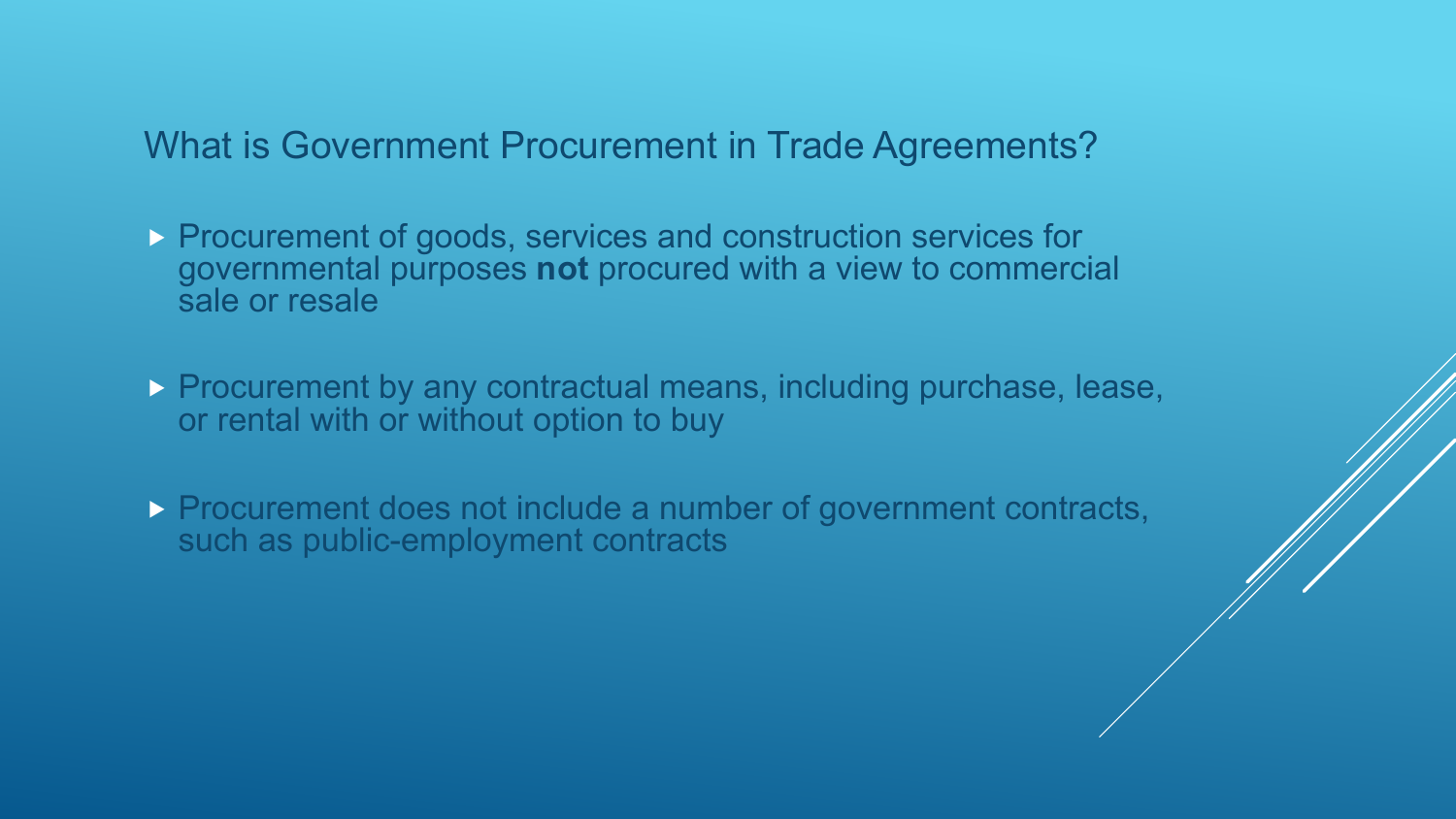Why is it important to include GP in trade?

**Promotes transparency, integrity, impartiality and fairness in** spending of tax dollars

 Promotes competition, predictability of procedural process, and deters corrupt practices

 Is it still possible to advance socio-economic priorities, such as green procurement or promote small and minority businesses?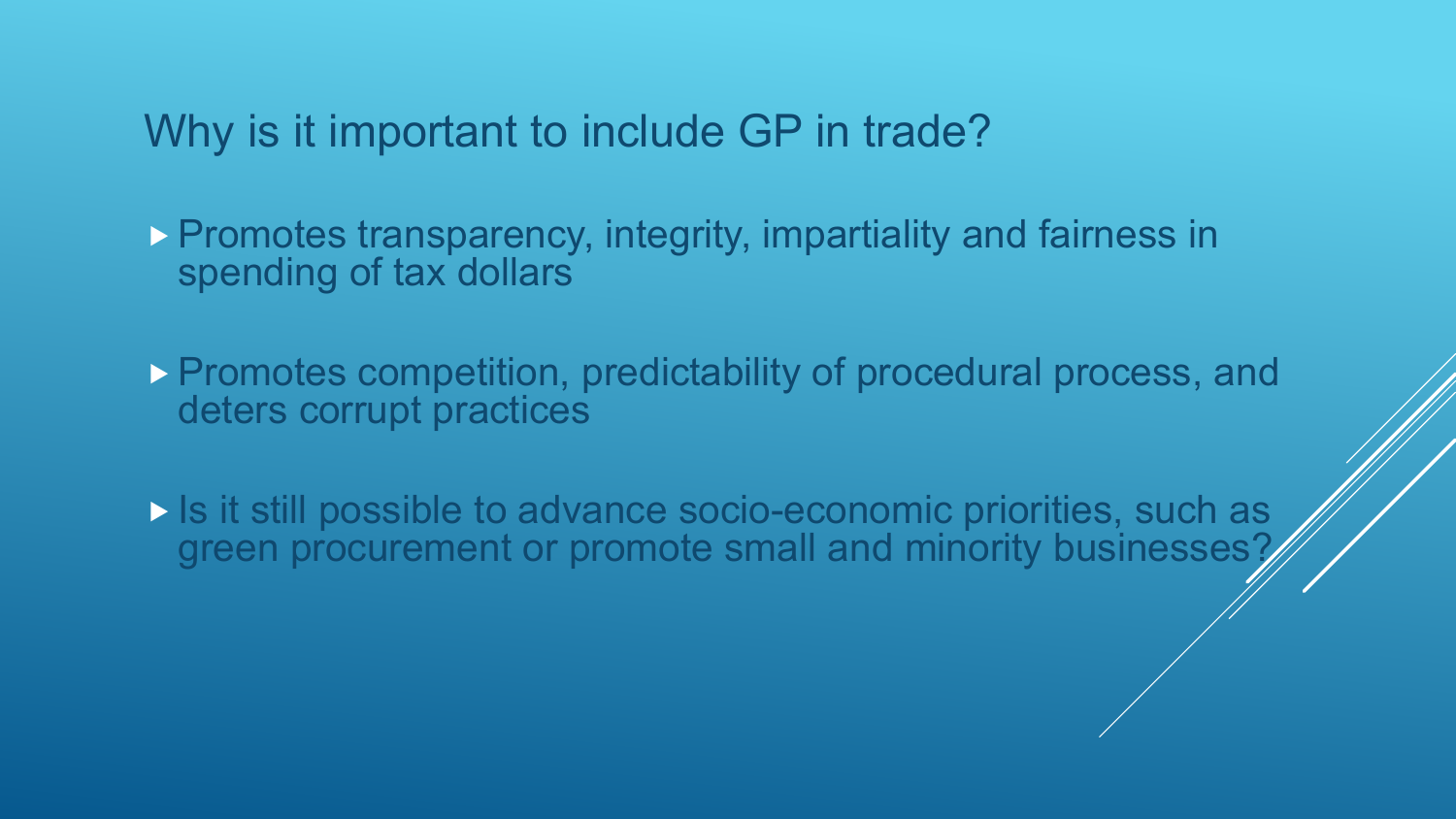## Structure of Government Procurement in Trade

#### **Procedural rules**

- $\triangleright$  National treatment and non-discrimination
- **Prohibition of offsets**
- **Competitive tendering as the norm, with limited exceptions**
- Domestic review and dispute settlement
- Market access commitments divided into country-specific schedules
	- **List of governmental entities**
	- Specified dollar thresholds for covered goods, services, construction
	- General notes (country-specific exclusions)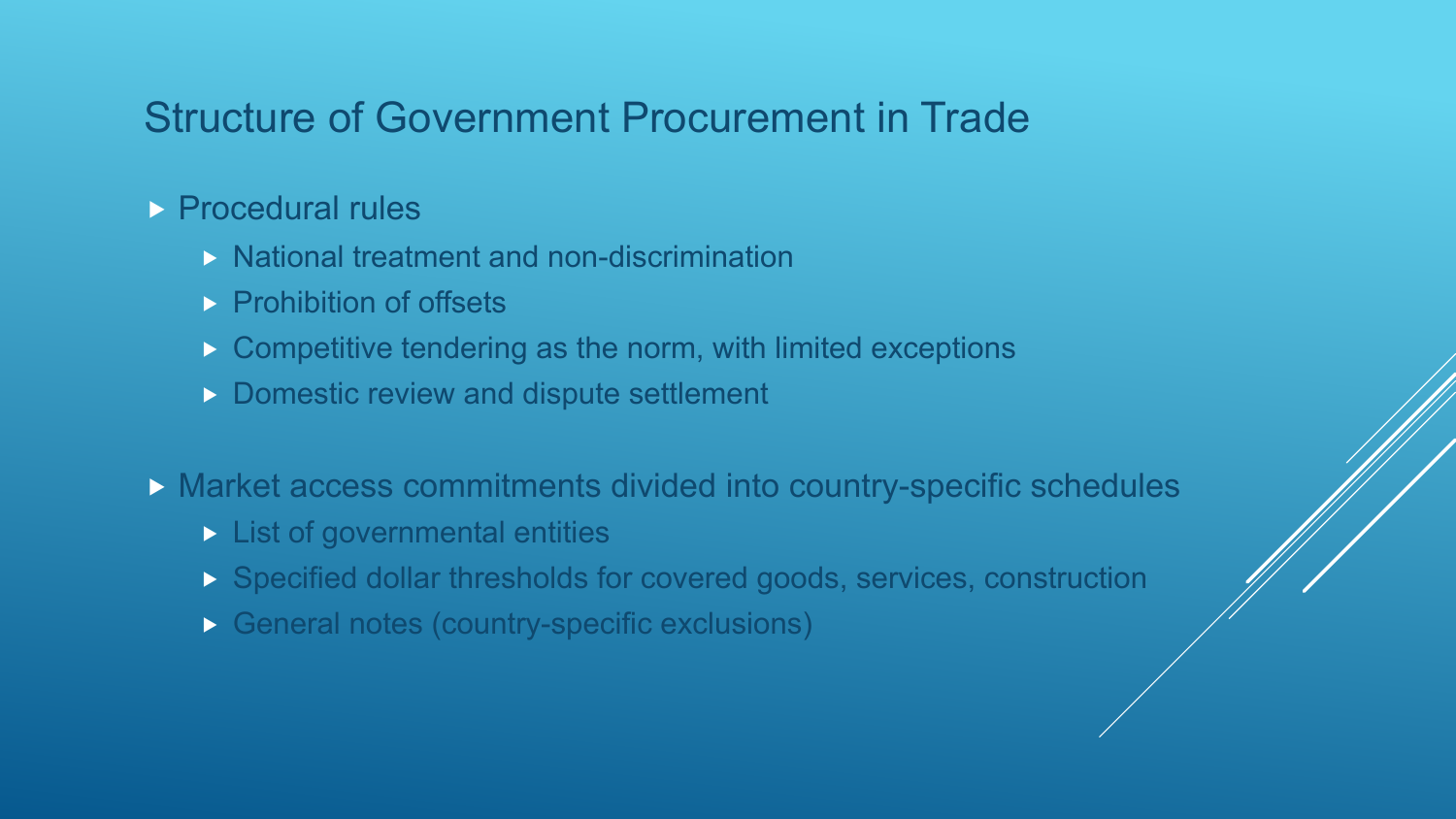## Market Access: Annex 1 Central Entities

- **Positive list of central (federal) departments, agencies, and others**
- Specified monetary threshold for goods, services and construction services that will determine if a procurement by a listed entity will apply
- $\triangleright$  CETA:
	- Goods above SDR 130,000
	- Services above SDR 130,000
	- Construction services above SDR 5,000,000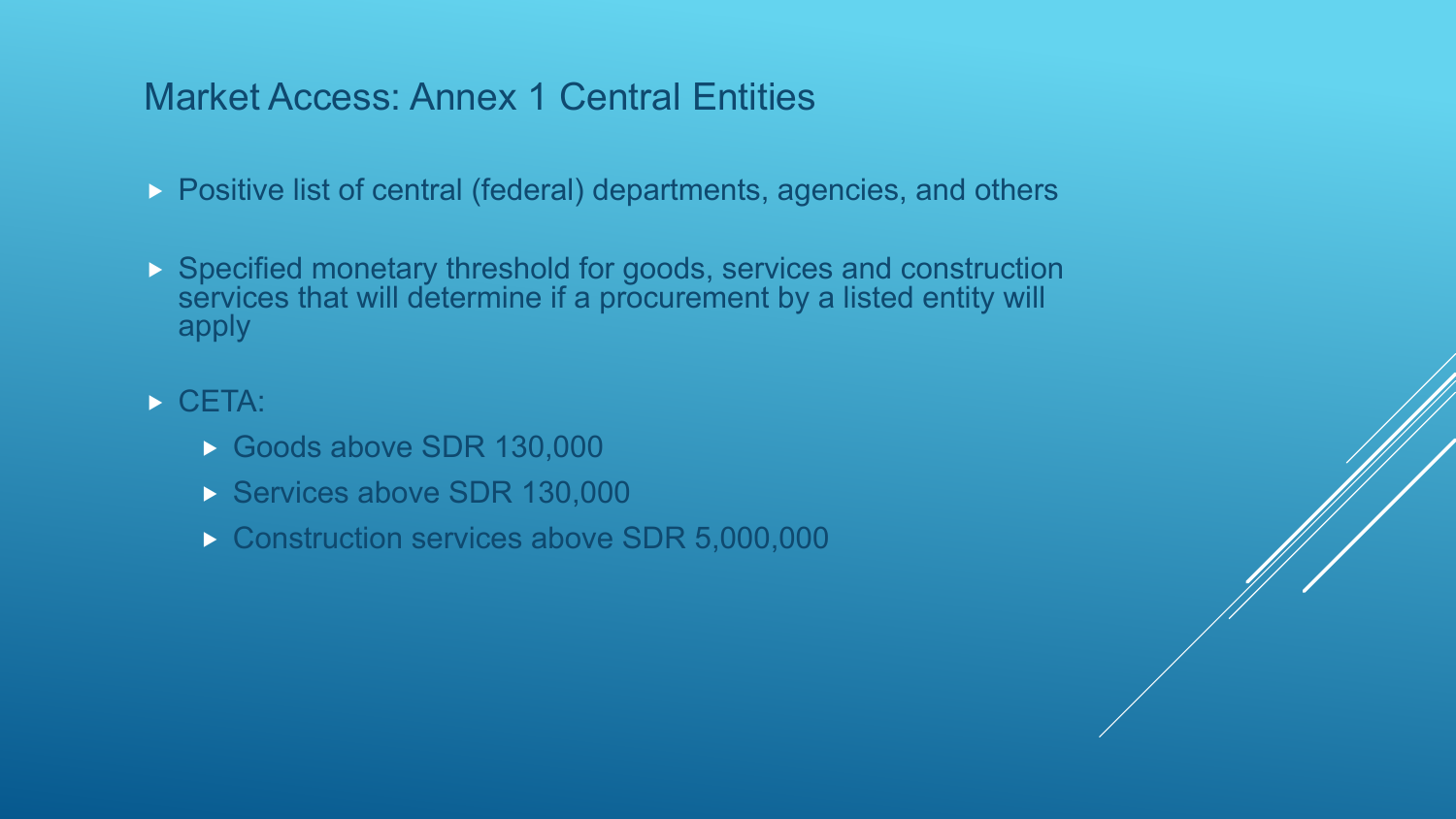### Market Access: Annex 2 Sub-Central Entities

 $\triangleright$  Negative or positive list or a combination thereof

- **In CETA, British Columbia uses a negative list to include all of its** provincial government entities, as well as regional, local, district or other forms of municipal government, and, school boards, publicly- funded academic, health and social service entities (MASH)
- In GPA, British Columbia uses a negative list for provincial level entities **but does not include the MASH sector**
- CETA thresholds:
	- Goods above SDR 200,000
	- Services above SDR 200,000
	- Construction services above SDR 5,000,000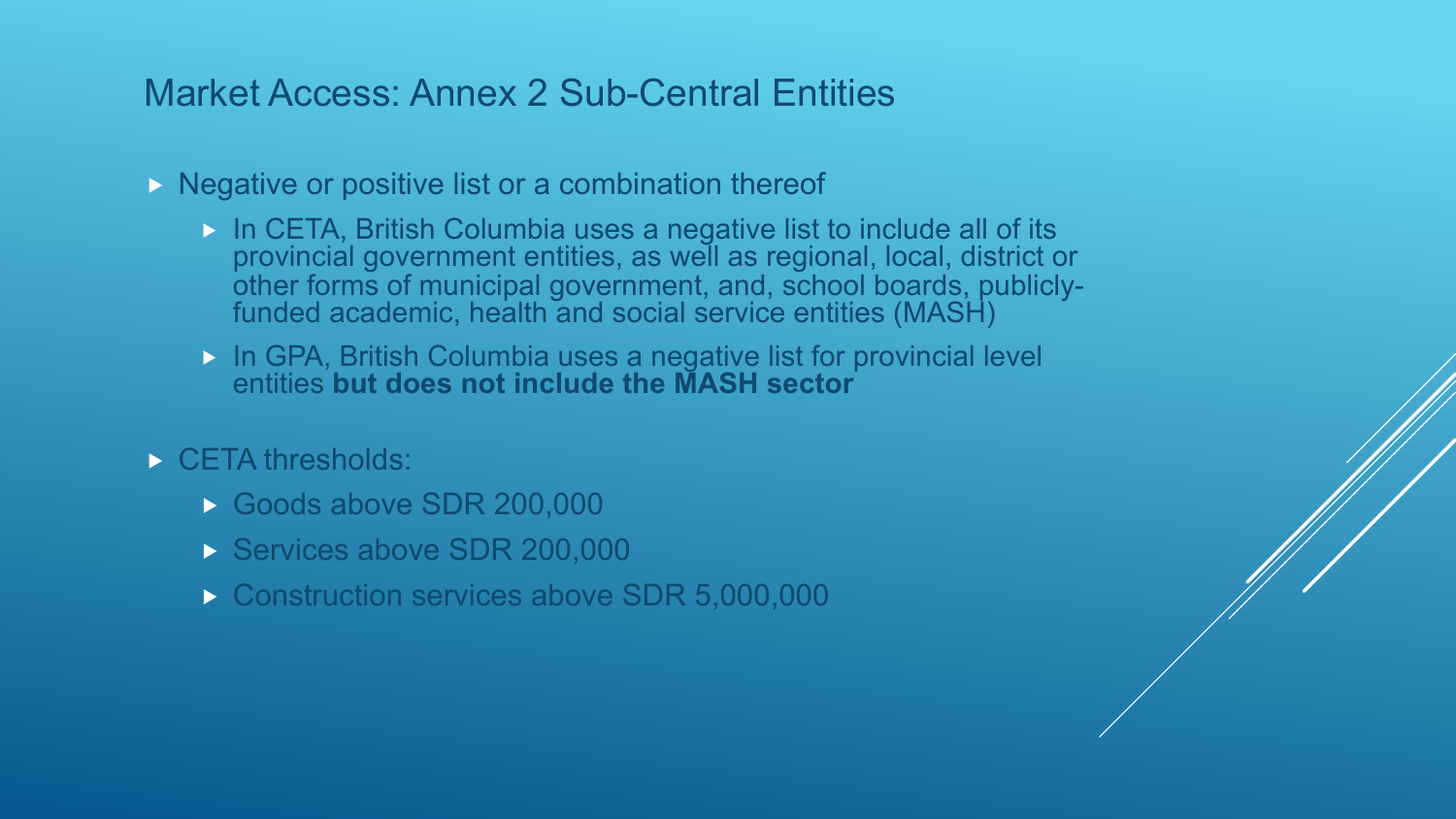#### Market Access: Annex 3 Other Entities

- The purpose of this annex is to specify different thresholds for some entities listed in Annexes 1 and 2
- **Other entities are defined by each Party**
- CETA thresholds for Canadian Crown corporations (central and sub-central):
	- Goods and services above SDR 355,000
	- Construction services above SDR 5,000,000
- CETA thresholds for entities that have core activities, such air, marine and rail transportation
	- Goods and services above SDR 400,000
	- Construction services above SDR 5,000,000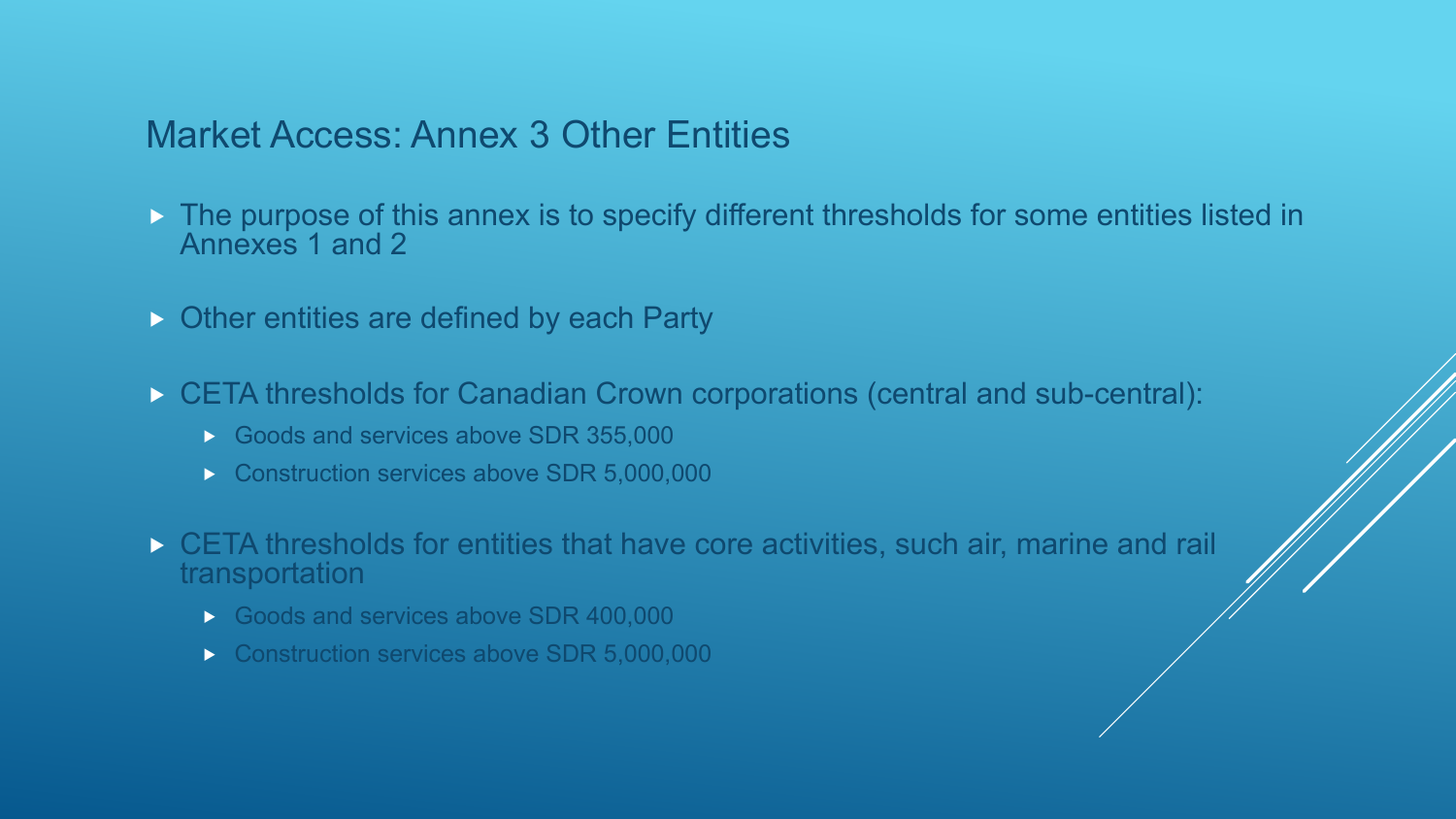## Market Access: Annexes 4, 5 and 6

- Annex 4 Goods: negative list, meaning all goods are covered with limited exclusions
	- EXCEPT purchases by defense and policing entities
		- $\triangleright$  Negative list only those goods listed are covered
		- **Much more limited coverage**
- **Annex 5 Services, positive list most often used**
- Annex 6 Construction Services, negative list most often used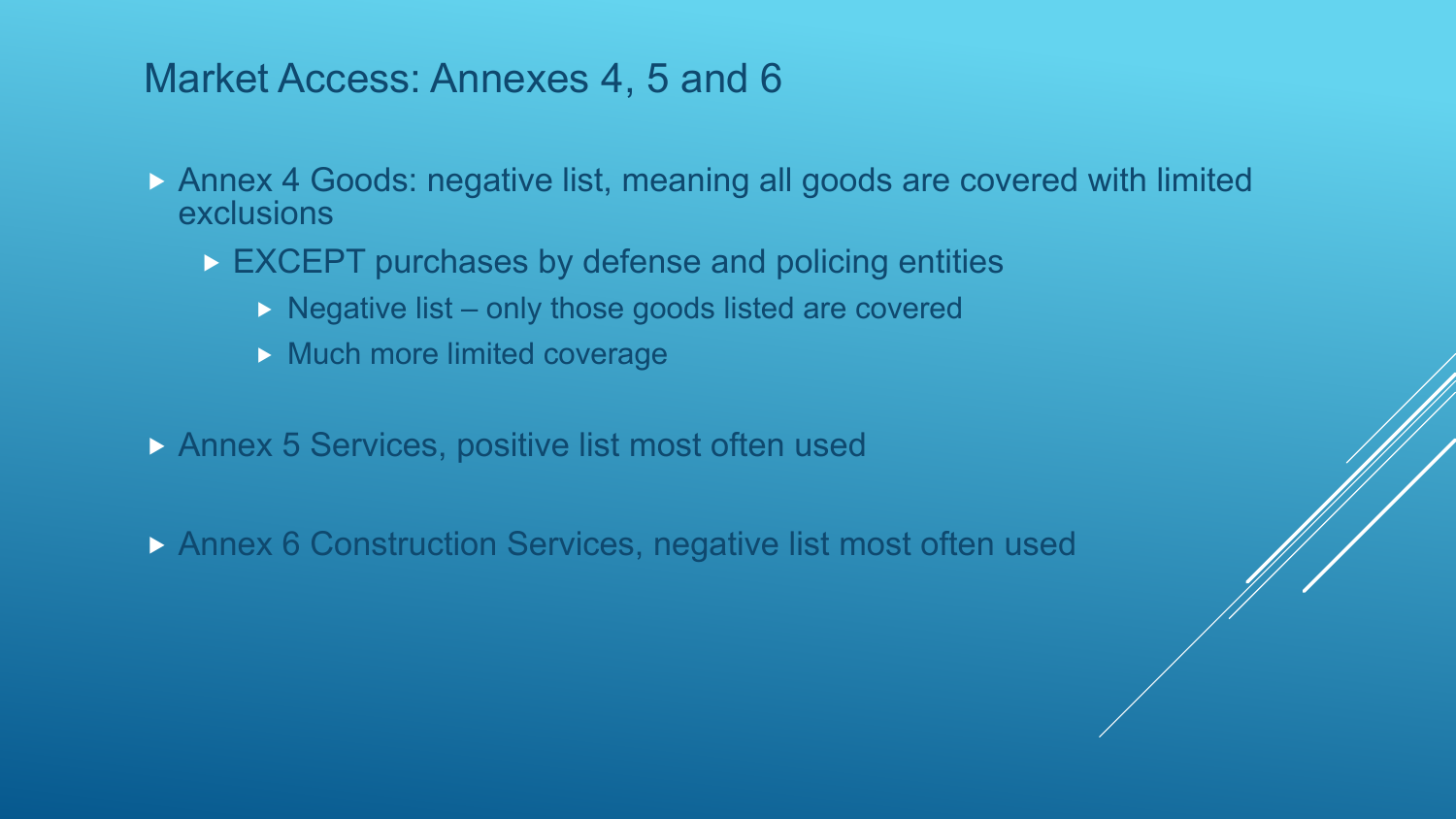#### Market Access: Country-Specific Exclusions

**Parties further specify what's not included** 

 For example, in CETA Canada does not include any measure adopted or maintained with respect to Aboriginal peoples, nor set-asides for aboriginal businesses; existing aboriginal or treaty rights of any of the Aboriginal peoples of Canada protected under section 35 of the *Constitution Act,* 1982

In agreements like the GPA and the CPTPP, there are also reciprocity notes

**For example, US uses a negative list for services; however, in its general** notes, the US specifies that services is covered with respect to a particular Party only to the extent such Party has included that service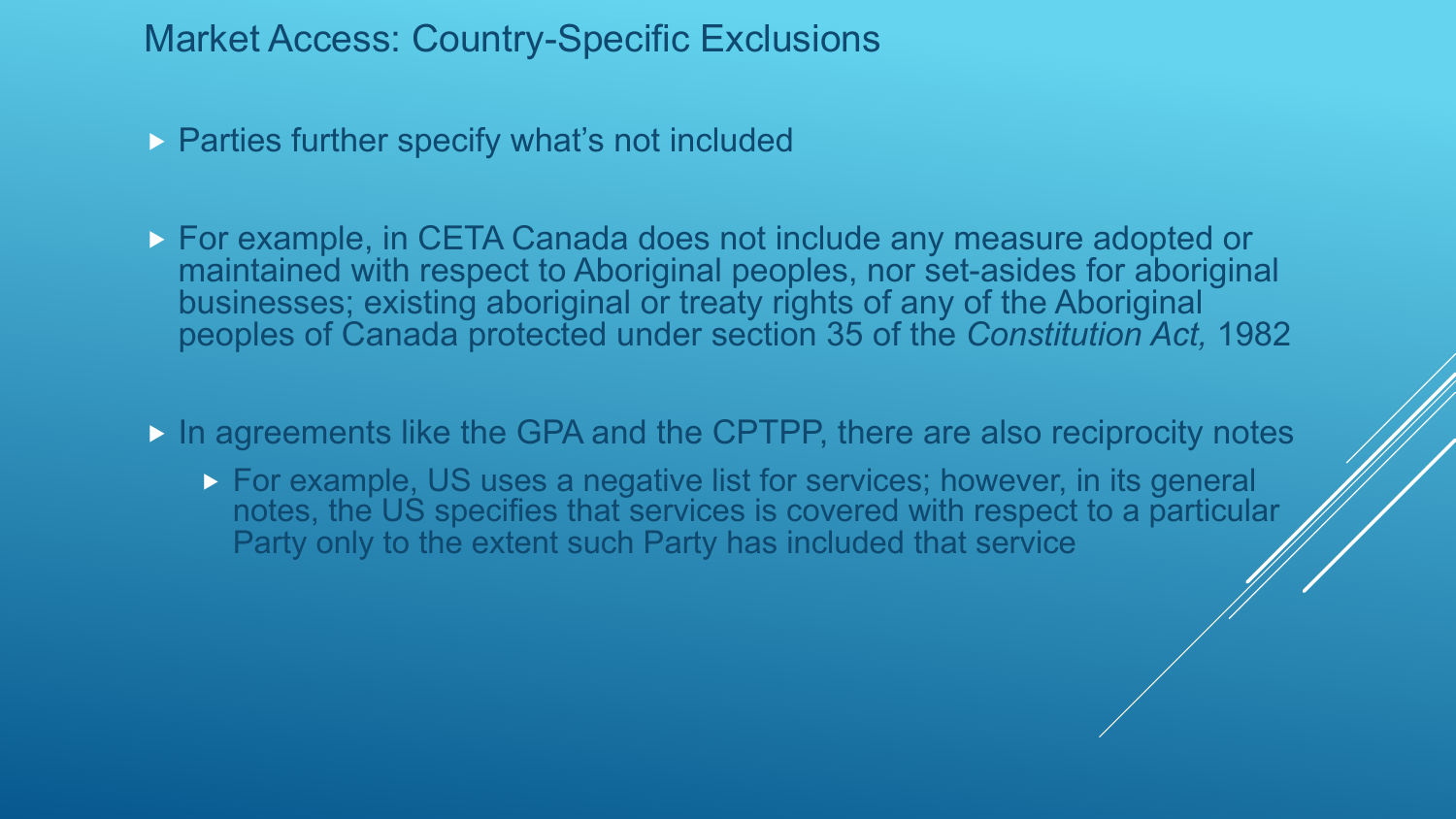#### COVID and GP Commitments

- **Public Services and Procurement Canada has new emergency contracting limits to** execute an effective and rapid response to the pandemic
- Until March 31, 2021, emergency contracting limit increased to \$500,000,000 for COVID-19 related procurements
- Until March 31, 2021, the Minister has been granted and unlimited emergency contracting limit for the research, development, acquisition and deployment of vaccines related to COVID-19
- Until March 31, 2021, the Minister has been granted the authority to indemnify contractors and transfer risk to the Crown when entering into vaccines-related contracts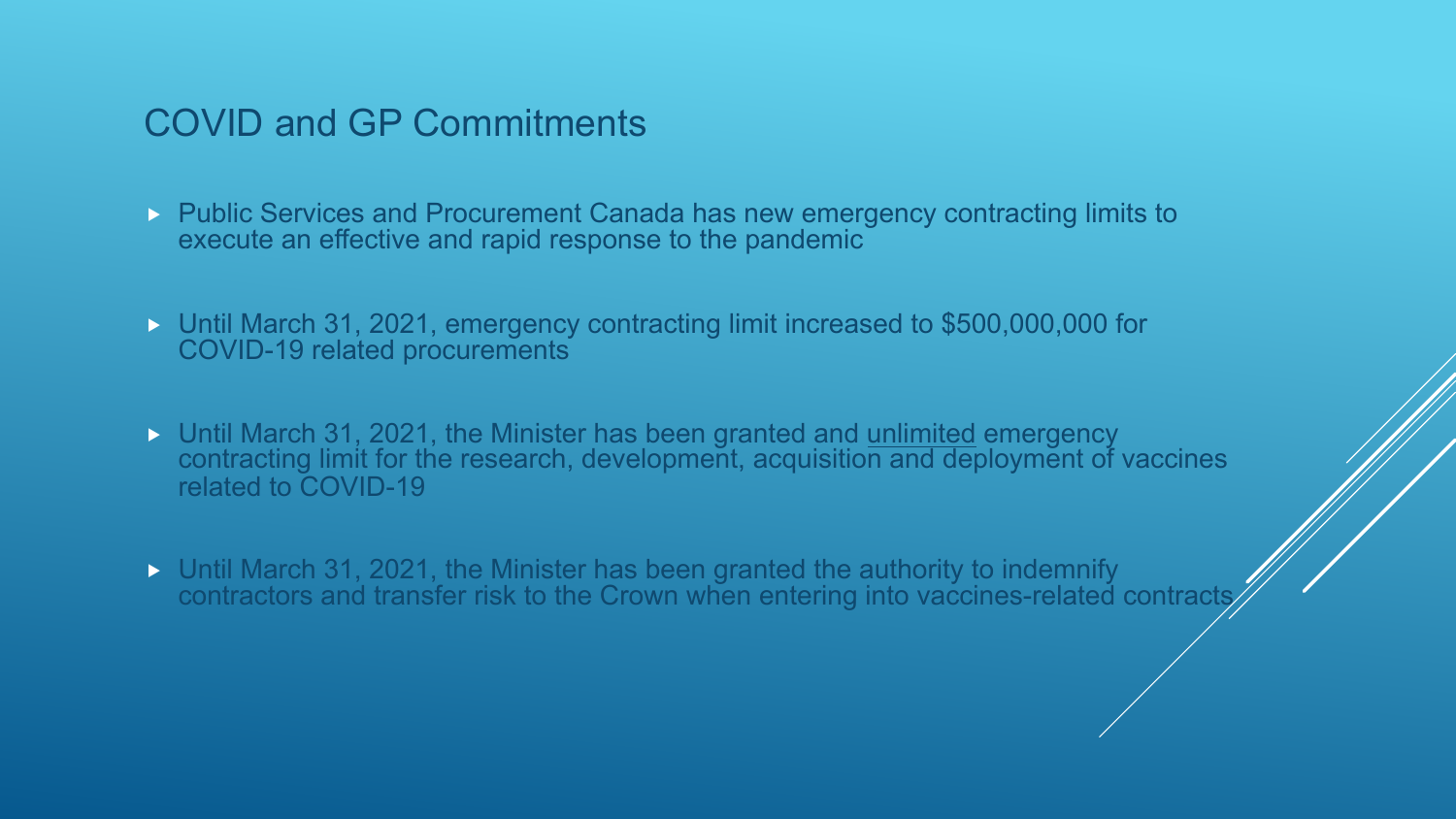#### Negotiating Dynamics with the US

- ▶ Had NAFTA chapter 10 no Canada/US GP commitments in CUSMA
- **Had TPP no US in CPTPP**
- ▶ WTO-GPA only agreement with Canada/US commitments

## US GPA commitments exclude

- **Buy America funding for mass transit and highway projects**
- **Restrictions attached to Federal funds for airport projects**
- **Buy American waiver on all power generation projects**
- Set-asides for small and minority businesses
- ▶ 13 states, plus the 37 states that are covered have BIG exclusions
- All entities below the state level (e.g. cities)
- And more!